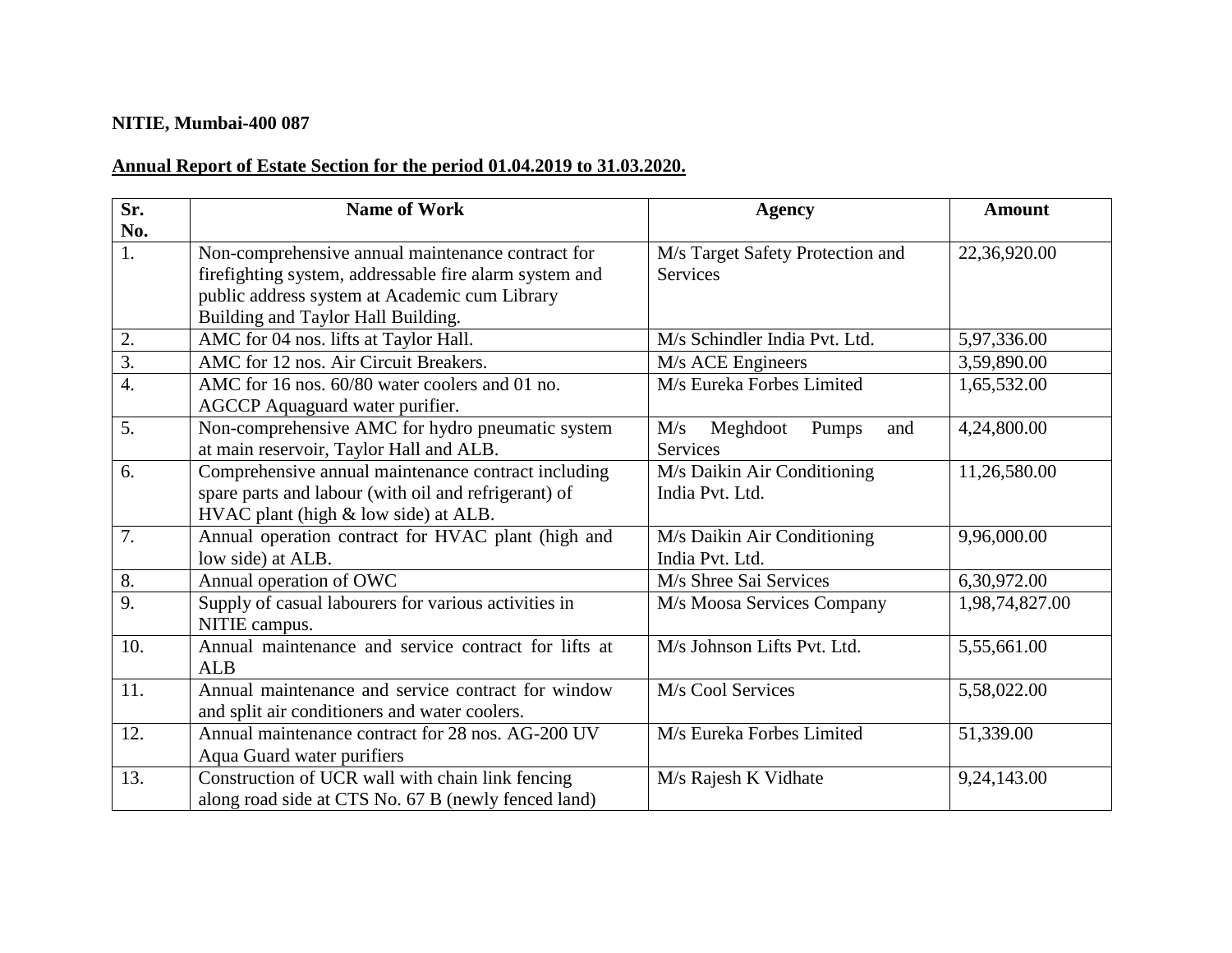| 14.               | Providing soft boards at ALB classrooms, clusters<br>depts.,                                                                                                                           | M/s M.H. Enterprises                   | 2,68,128.00              |
|-------------------|----------------------------------------------------------------------------------------------------------------------------------------------------------------------------------------|----------------------------------------|--------------------------|
| 15.               | One coat painting to PGPM No. 13/14 building                                                                                                                                           | M/s Deepti Construction                | 24,750.00                |
| $\overline{16}$ . | Rewiring at Type IV room no. 16                                                                                                                                                        | M/s Riddhi Siddhi Electrical<br>Works  | 49,026.00                |
| 17.               | Replacement of damaged window frames and shutters<br>at PGPM flat no. 15/16, Type V/18-21                                                                                              | M/s Sonal Enterprises                  | 98,971.00                |
| 18.               | Water proofing treatment at terrace of Hoogli (Type<br>$III/1-8$ building)                                                                                                             | M/s Ultimate Enterprises               | $2,11,46\overline{3.00}$ |
| 19.               | Replacement of damaged rainwater pipe Type-II (1-<br>16), Type IV (8-23), Type V (17-22)                                                                                               | M/s New Rupam Sanitary and<br>Ceramics | 93,708.00                |
| 20.               | Repairs to flat no. 26 of Sindhu building (Type IV/24-<br>31)                                                                                                                          | M/s Elite Construction                 | 2,23,006.00              |
| 21.               | P/F water proofing tarpaulin sheet 300 GSM & FRP<br>sheet temporary sheds for 1 monsoon period on<br>terraces of placement cell, , Director's Bungalow<br>at IITB, Syndictae balconies | M/s Awaz Company                       | 6,13,536.00              |
| 22.               | Maintenance 'B' check for 750 kVA D.G. Set                                                                                                                                             | M/s G D Anklesaria & Co.               | 99,559.00                |
| $\overline{23}$ . | Maintenance and service contract for 750 kVA D.G.<br>Set                                                                                                                               | M/s G D Anklesaria & Co.               | 1,10,448.00              |
| 24.               | Painting of Pragati Vihar kitchen                                                                                                                                                      | M/s Elite Construction                 | 24,612.00                |
| $\overline{25}$ . | Construction of platforms for dust bins at cornet of<br><b>STP</b>                                                                                                                     | M/s Elite Construction                 | 43,558.00                |
| 26.               | Replacing Indian w/c with European w/c at PGPM flat<br>no. 13/14 (Satluj bldg.)                                                                                                        | M/s Deepti Construction                | 19,500.00                |
| $\overline{27}$ . | One coat painting to PGPM flat no. 5 and Type-III/4<br>building                                                                                                                        | M/s Deepti Construction                | 24,840.00                |
| 28.               | Proposed interior work at rear wing of 6 <sup>th</sup> floor ALB<br>for NITIE at Powai Mumbai                                                                                          | M/s Bhagyasri Design<br>Consultants    | 17,30,407.50             |
| 29.               | Preparation of cricket pitch at play ground                                                                                                                                            | M/s Somyak Enterprises                 | 68,568.00                |
| $\overline{30}$ . | Replacing balcony handrails at Type V (17-22)<br>building                                                                                                                              | M/s Deepti Construction                | 58,753.00                |
| 31.               | Replacing damaged w/c at Type IV/03                                                                                                                                                    | M/s Deepti Construction                | 10,500.00                |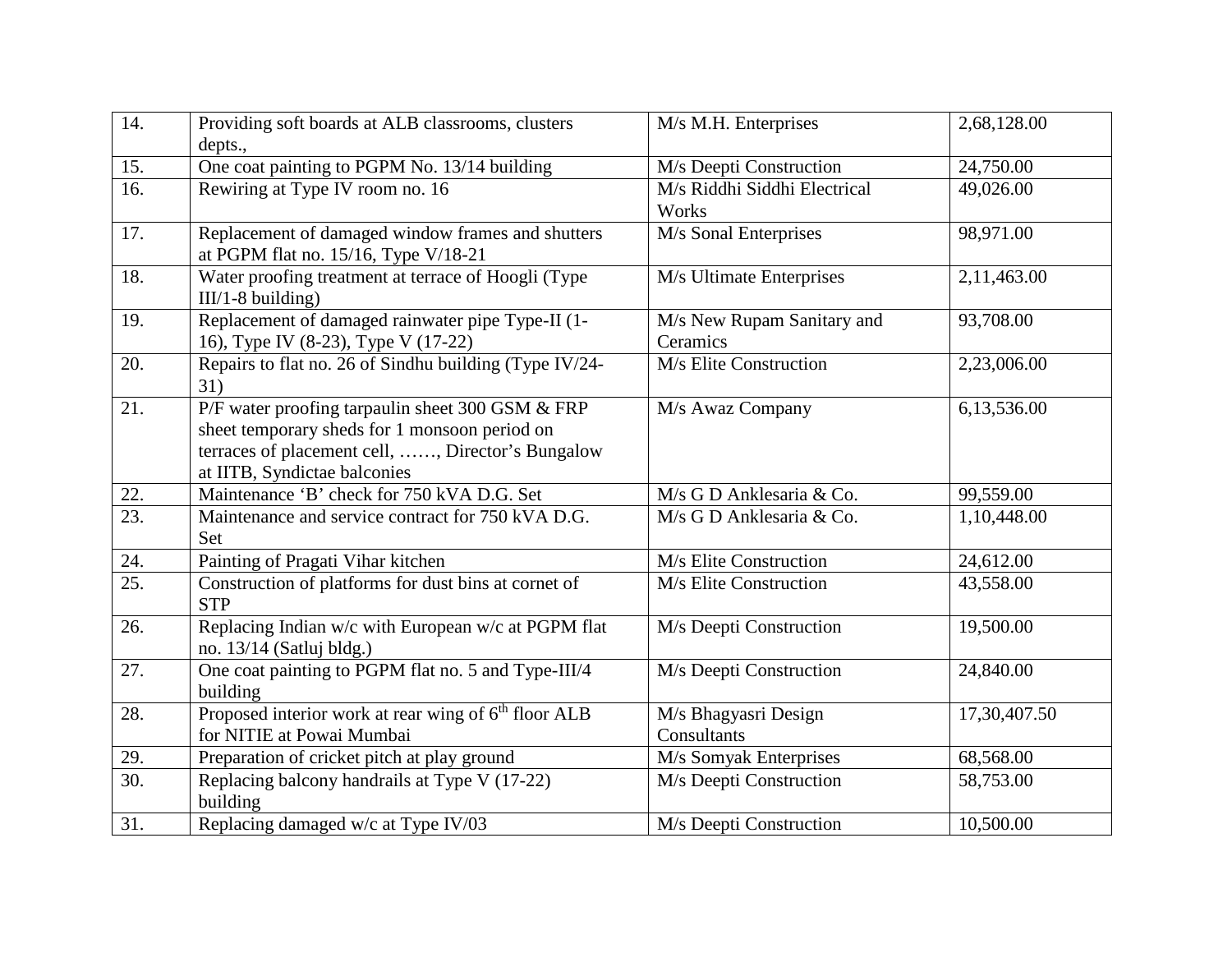| 32.               | Providing fresh air duct at canteen of Taylor Hall                 | M/s Air Mech Industries          | 1,16,919.00  |
|-------------------|--------------------------------------------------------------------|----------------------------------|--------------|
| $\overline{33}$ . | Water proofing of tank platform of Type V (11-16),                 | M/s Ultimate Enterprises         | 65,346.00    |
|                   | terrace of lift room (MDPH)                                        |                                  |              |
| 34.               | Internal/external painting to campus buildings of                  | M/s Nityanand Painting           | 58,38,498.00 |
|                   | <b>NITIE</b>                                                       | Contractor                       |              |
| 35.               | Providing pandal and stage arrangement for XXV                     | M/s Awaz Company                 | 9,23,880.00  |
|                   | convocation to be held on 14.09.2019                               |                                  |              |
| 36.               | Wiring for computer lab in classroom no. 407 at ALB                | M/s Shri Sai Samarth Electricals | 1,74,664.00  |
| $\overline{37}$ . | Patch repairs to water proofing treatment at various               | M/s Ultimate Enterprises         | 84,823.00    |
|                   | campus building                                                    |                                  |              |
| 38.               | Repairs to flat no. 30 of Sindhu Building                          | M/s Elite Construction           | 1,46,809.00  |
| 39.               | Replacing existing RCC chajjas with FRP chajja at                  | M/s Deepti Construction          | 2,27,039.00  |
|                   | Type-IV (16-23) building                                           |                                  |              |
| 40.               | Annual maintenance contract (comprehensive) for                    | M/s Dormakaba India Pvt. Ltd.    | 67,392.00    |
|                   | Dorma make automatic door at ALB                                   |                                  |              |
| 41.               | Painting to classroom no. 11,12,12A and passage at 1 <sup>st</sup> | M/s Elite Construction           | 95,829.00    |
|                   | floor of old Academic building                                     |                                  |              |
| 42.               | Polishing of furniture and doors of suite no. $9,10,11$ &          | M/s M H Enterprises              | 80,000.00    |
|                   | 12                                                                 |                                  |              |
| 43.               | Replacement of thimble rod and ropes for the lift at old           | M/s Thyssenkrupp Elevator (I)    | 46,900.00    |
|                   | <b>Academic Building</b>                                           | Pvt. Ltd.                        |              |
| 44.               | Flushing of borewells in campus                                    | M/s Samson Trading Co.           | 1,12,100.00  |
| 45.               | Flushing of borewells in campus                                    | M/s Samson Trading Co.           | 22,420.00    |
| 46.               | Providing tenure boards at Director office ALB                     | M/s Signage Graphics             | 88,117.00    |
| 47.               | Structural Audit of Pragati Vihat at NITIE                         |                                  |              |
| 48.               | Polishing work at old Director's office, cabins above              | M/s Vaishali Enterprises         | 3,25,784.00  |
|                   | Director's office and replacement of doors of cabins               |                                  |              |
|                   | above old Director's office and classroom no.                      |                                  |              |
|                   | 11,12,12A, security office at new gate and flat no. 27 of          |                                  |              |
|                   | Sindhu building                                                    |                                  |              |
| 49.               | Replacement of main doors of 168 rooms and repairs to              | M/s Inter Art                    | 14,43,336.00 |
|                   | door frames at Gilbreth Hall                                       |                                  |              |